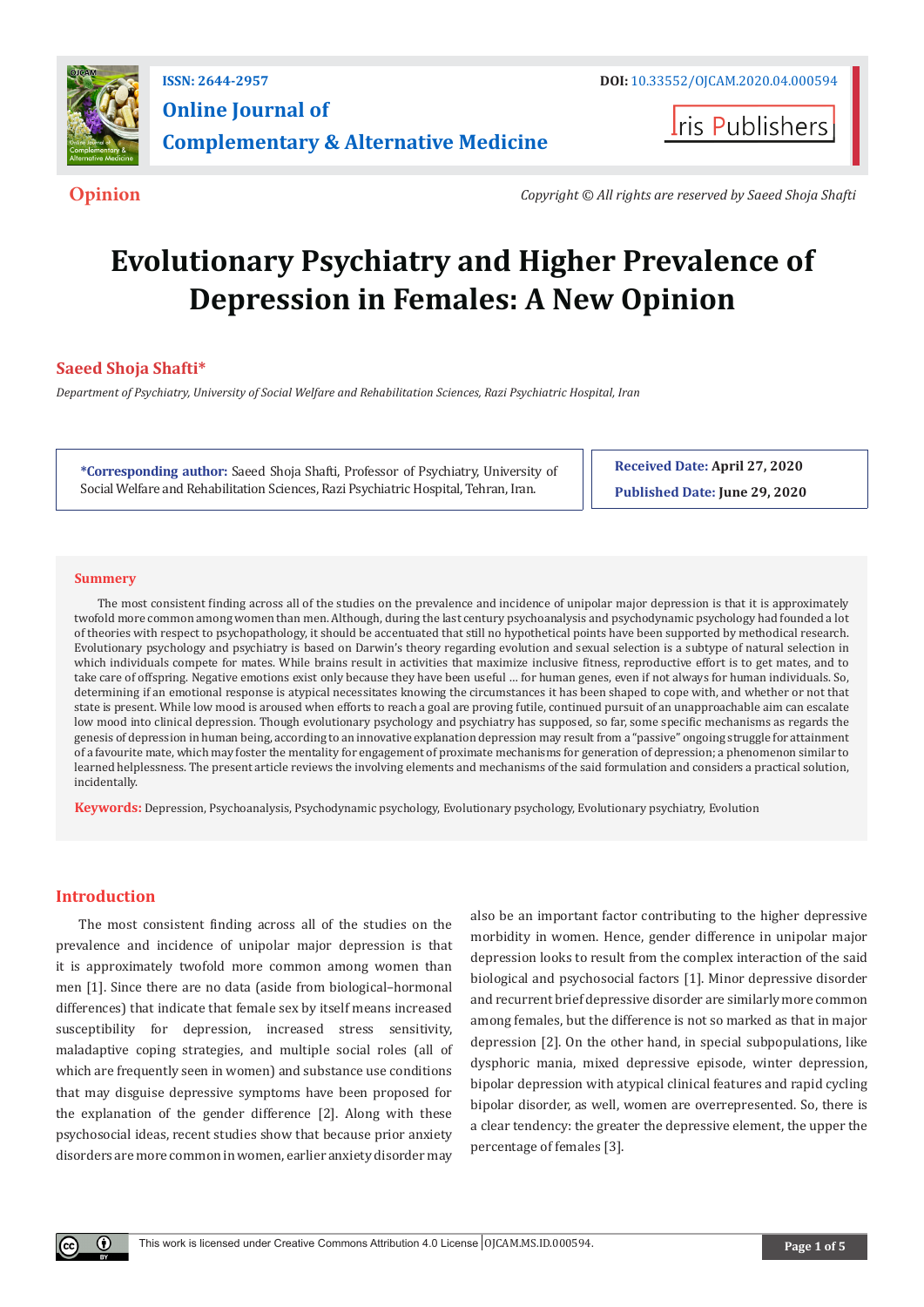## **Background**

While historically and during the last century, psychoanalysis and psychodynamic psychology had founded a lot of theories with respect to psychopathology, presently other psychological schools, like evolutionary psychology and psychiatry, too, have remarkable explanations that demand sufficient consideration by researchers. In addition, both of the said schools hypothesize unconscious or semi-unconscious psychopathologic processes and mechanisms, which are involved in generation of depression. In this regard, features common to many psychoanalytic theories of depression include feelings of narcissistic injury stemming from a variety of sources, including early loss or experiences with parents supposed as traumatically un-empathic, annoying, or denying [4]. A sense of defencelessness or inadequacy in relation to these experiences, with associated fantasies of damage or castration, can contribute to this vulnerability [4]. The resulting impairment in self-esteem regulation is common to all depressed patients, who are prone to a self-image of being unlovable, injured, or laughable. Depressed patients perceive that they have either failed to live up to their desires or to their ethical principles in the ego ideal, the intrapsychic mechanism that generates sense of guilt in depression [1]. Many analysts postulate that the resulting aggression toward an unsatisfying parent, or toward the self, contributes finally to the appearance of depression. So, in depressed patients, aggression is largely self-directed [5]. Difficulties in self- esteem regulation, as well, contribute to a self- representation of being "bad" or terribly out of control, provoking the original problem in a vicious cycle, which eventually elicit a common self-assessment of being worthless and bad [6-8]. Anyhow, while psychoanalytic interpretations highlight the phenomenology of features of major depression and help to make the emotive background of the ailment more comprehensible, it should be accentuated that still no hypothetical points have been supported by methodical research [9]. Instead, evolutionary psychology and psychiatry is based on Darwin's theory regarding evolution, which has two major modules [10]. The first is the unity of all life; all individuals in all species are progenies of dynasties that go back in an endless chain to the roots of life on earth. This is phylogeny, which is now traceable via genomics. Darwin's second innovation is natural selection and how it describes adaptations. It is the only sustainable clarification for why so many aspects of organisms are well-suited to coping with life's challenges [11]. The interests of an individual and his or her genes are by and large the same. So, an allele that makes healthy long-lived phenotypes is more likely to be passed on. There is, however, an exception [12]. Mutations that decrease health, happiness, longevity, or cooperativeness will spread nevertheless if they increase the number of offspring. Sexual selection is the best sample. It is the subtype of natural selection in which individuals compete for mates, either by exhibiting extreme qualities that lead to being chosen by the other sex, or by characters that lead to triumph in compete with others of the same sex [12]. Such a trait becomes more

extreme until the costs it imposes are as large as the reproductive benefits [13]. While in sexual selection mate-choosing is the main goal, with its obvious connection to reproductive success [10], for humans, competition for position, friends and group memberships also impacts reproductive success [11]. Presently, there are good evolutionary reasons why many psychiatric disorders are associated with internalizing or externalizing personality extremes. Moreover, there are good evolutionary reasons to expect constant conflicts between (id) impulses to get short-term advantages and (superego) constraints that sacrifice personal short-term gain for longer term benefits of being a preferred social partner [14]. In this regard, behavioral ecology analyses how behavior patterns influence fitness by distinguishing different categories of efforts. For example, somatic effort is to get calories and other resources to grow, sustain, and look after the body. Reproductive effort is to get mates, and to take care of offspring. Social effort is to recruit allies and to achieve status in the group. This framework offers a powerful tool clinicians can use to unpack the sources of stress, because most stress comes from inability to get a secure, sufficient supply of some resource, threat of loss of a resource, or because efforts to get one resource interfere with efforts to get another [15]. Many persons are upset because of failure to find a mate, uncertainty of a marriage, or wanting to leave a relationship. Many others are incapable to find a suitable job, anxious about losing an occupation, or feeling stuck in a situation that offers little respect [16]. The task of balancing efforts to get these various resources is constant, and imbalances create pathology [12]. Brains result in activities that maximize inclusive fitness, a term that combines the reproductive success of an individual and his or her relatives [17]. However, compared to chimpanzees, humans have a remarkable ability to selectively inhibit sexual impulses. This ability must have given a selective advantage in the context of the mating patterns that developed during human evolution [18]. Emotions, too, are special modes of operation shaped by selection to cope with the challenges that rise in circumstances that have reappeared for thousands of years [19]. Like all such responses, emotional responses can be pathologically excessive or deficient. Determining if an emotional response is atypical necessitates knowing the circumstances it has been shaped to cope with, and whether or not that state is present [20]. So, a thorough investigation of the context is essential to determine if an emotion is normal and useful, normal but useless, excessive, or deficient [21]. Low mood and anxiety are the emotions that most often cause problems [22]. While emotional states shift sensation, perception, cognition, behavior, physiology, motivation, and learning, subjective experience is just one of many aspects of an emotion [23]. One profound implication for psychiatry is that negative emotions are probably useful. Anxiety, low mood, jealousy, anger, and envy exist because our ancestors with a capacity for these emotions got a selective advantage compared with those who lacked them. Negative emotions seem pathological for the reason that they are generally associated with unpleasant conditions, and because they are so agonizing and prone to interfere with important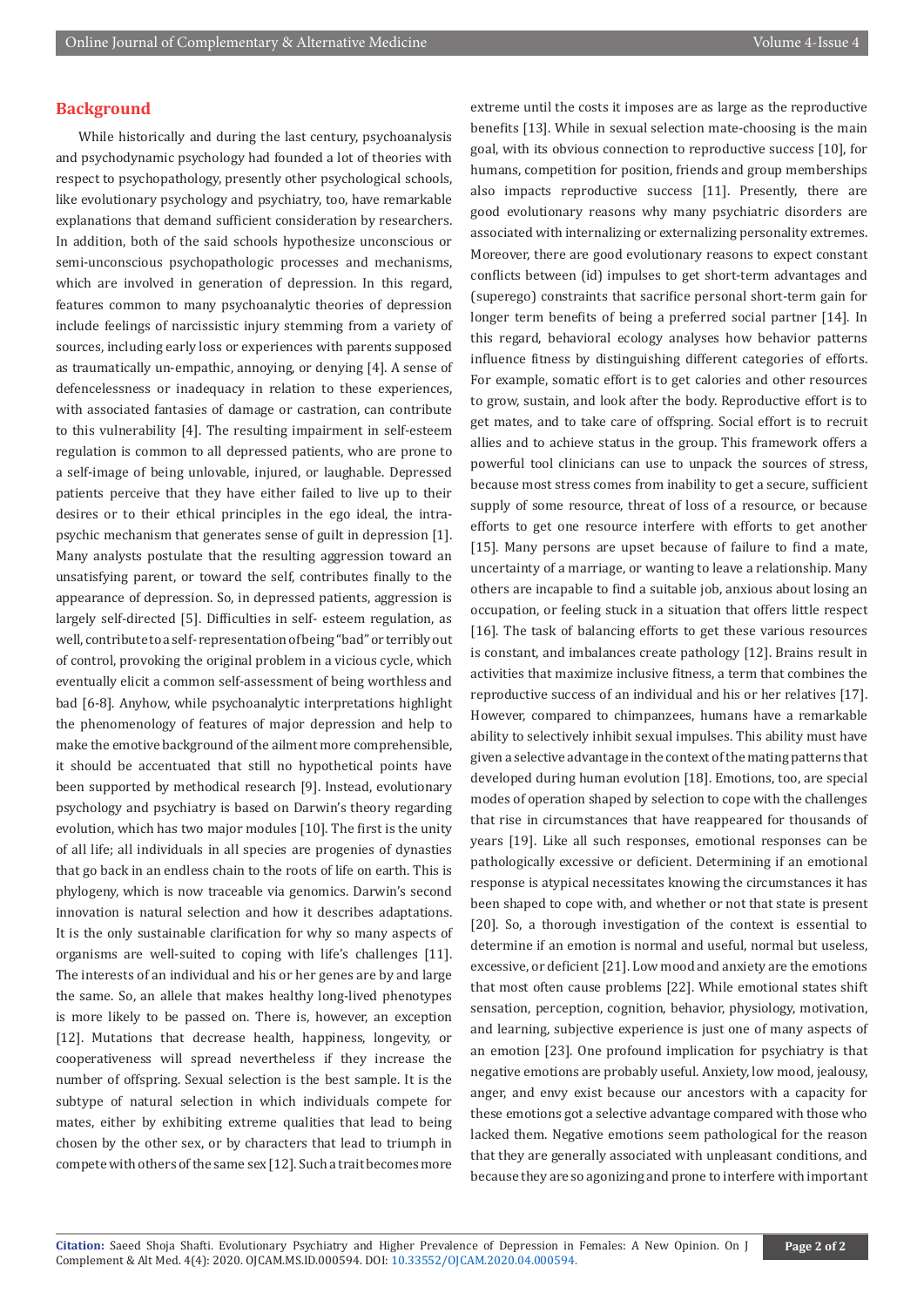daily jobs [24]. However, they exist only because they have been useful … for human genes, even if not always for human individuals [10-12]. The value of low mood is much less obvious. In what situation can sadness or low mood be useful? If sadness is aroused by a loss, than it helps to recover, replace, or otherwise adjust to a loss. Also, while low mood is aroused when efforts to reach a goal are proving futile, continued pursuit of an unapproachable aim can escalate low mood into clinical depression [10,22].

#### **Discussion**

As said by evolutionary psychology, disorders of emotions result from deregulation of otherwise worthwhile responses. This means that determining whether a particular emotion is normal or abnormal requires understanding the situation in which that emotion is beneficial, the cues that generally regulate it, and the presence or absence of that circumstances [19]. Present DSM diagnostic criteria overlook context and attend only to frequency, severity, and duration of emotional symptoms. While this works well at the extremes and increases diagnostic reliability, it gives no guidance in the more common cases where it is hard to decide if an emotion is normal or not [21]. On the other hand, the functional significance of negative emotions should in no way impede attempts to get rid of them. So, psychiatrists should not be inhibited about relieving nervousness, low mood, and jealousy, even when they are supposed to be normal responses [20]. Back to our discussion, evolutionary psychology and psychiatry has supposed, so far, some specific mechanisms as regards the genesis of depression in human being, like these: 1- Psychic pain theory ( for informing organism to evade painful stresses); 2- Behavioral shutdown model (for circumventing stressful activities); 3- Analytical rumination hypothesis (thinking on existing complications for finding way outs); 4- Depression as a dysregulated adaptation (as an exaggerated tool, especially in accompaniment with neuroticism); 5- Social or group ranking theory ( for accepting lower or available social position in spite of long-term struggles for obtaining higher positions due to probability of subsequent and unavoidable horrible expenses); 6- Honest signalling theory ( for getting required help and kindness from others); 7- Familial Bargaining theory (for receiving desired attention and care from mate); 8- Social navigation or niche change theory (for achievement of a new social network or social responsibilities for promotion of genetic adaptation); 9- Prevention of infection (for saving metabolic energy and elevation of immunity); 10- The third ventricle hypothesis ( for declining aggressiveness) [22-26]. Nonetheless, the higher frequency of depression in women, disregard to the aforesaid psychoanalytic and evolutionary explanations, may have an additional evolutionary justification, too, that is based on mate selection, nonetheless from a novel viewpoint. According to this innovative explanation which has not been mentioned before in the field of evolutionary psychology and psychiatry, except than the aforesaid proximate mechanisms for enhancement of sexual selection and choosing mate for ultimate promotion of genetic fitness and genomic promulgation, depression may result from a "passive" ongoing struggle for attainment of a favourite mate. Why passive? Because historically and customarily in the existing cultures, whether in industrialized or unindustrialized societies, males (or their families) at the outset and actively take steps for mate selection (by way of courtship or marriage proposal), not females; as like as active sperms that try or compete to enter into inactive ovule. So, normally, if a woman sees a candidate favourable for her, she should try passively to catch his attention. This fact necessitates more indirect manoeuvres and consumption of energy for obtaining a mate, with no guarantee regarding ultimate earning or proximate attainment. It is as like as trying to yell or talk aloud, ceaselessly, by a voiceless person. On the other hand, while females' option for active selection of mate seems restricted, their suitors can be unlimited. While this fact may compensate to some extent the said limited choice, it is not, over again, guarantee-able or prevailing. Also, in cases with few or no suitors, the situation can be worse because no recompense is imaginable except than ultimate loneliness, particularly in developing nations. It may be supposed that the same situation is applicable concerning men, who may over and over again be upset by rejection of their marriage proposals. But the matter here is a contrast between taking an active role or passive role as regards solving a problem. While the suitor may try actively and repeatedly for attainment of his goal through solicitation, exhibition, boasting, temptation, posing and so on, or shift it recklessly and recurrently, the other one can do nothing except than impassive receipt or rebuttal. Also, while the suitor may balance the refutations by moderating his offers or choices, the other one should wait incessantly for better propositions, which may not be reachable, at all. This situation, while similar to its cellular ancestors, fosters the mentality for engagement of abovementioned mechanisms, like psychic pain theory, analytical rumination hypothesis, honest signalling theory, and social navigation theory for generation of depression. It is somewhat similar to learned helplessness, as well, while the victim feels powerlessness in spite of danger or misery. In this regard, the learned helplessness theory of depression connects depressive phenomena to the experience of uncontrollable events. For instance, when dogs in a laboratory were exposed to electrical shocks from which they could not escape, they showed conducts that differentiated them from dogs that had not been exposed to such uncontrollable happenings. The dogs exposed to the shocks would not cross a barrier to stop the flow of electric shock when put in a new learning situation. They remained passive and did not move. According to the learned helplessness theory, the shocked dogs learned that aftermaths were independent of responses, so they had both cognitive motivational deficit (i.e., they would not attempt to escape the shock) and emotional deficit (indicating decreased reactivity to the shock). In the reformulated view of learned helplessness as applied to human depression, internal causal explanations are thought to produce a loss of self-esteem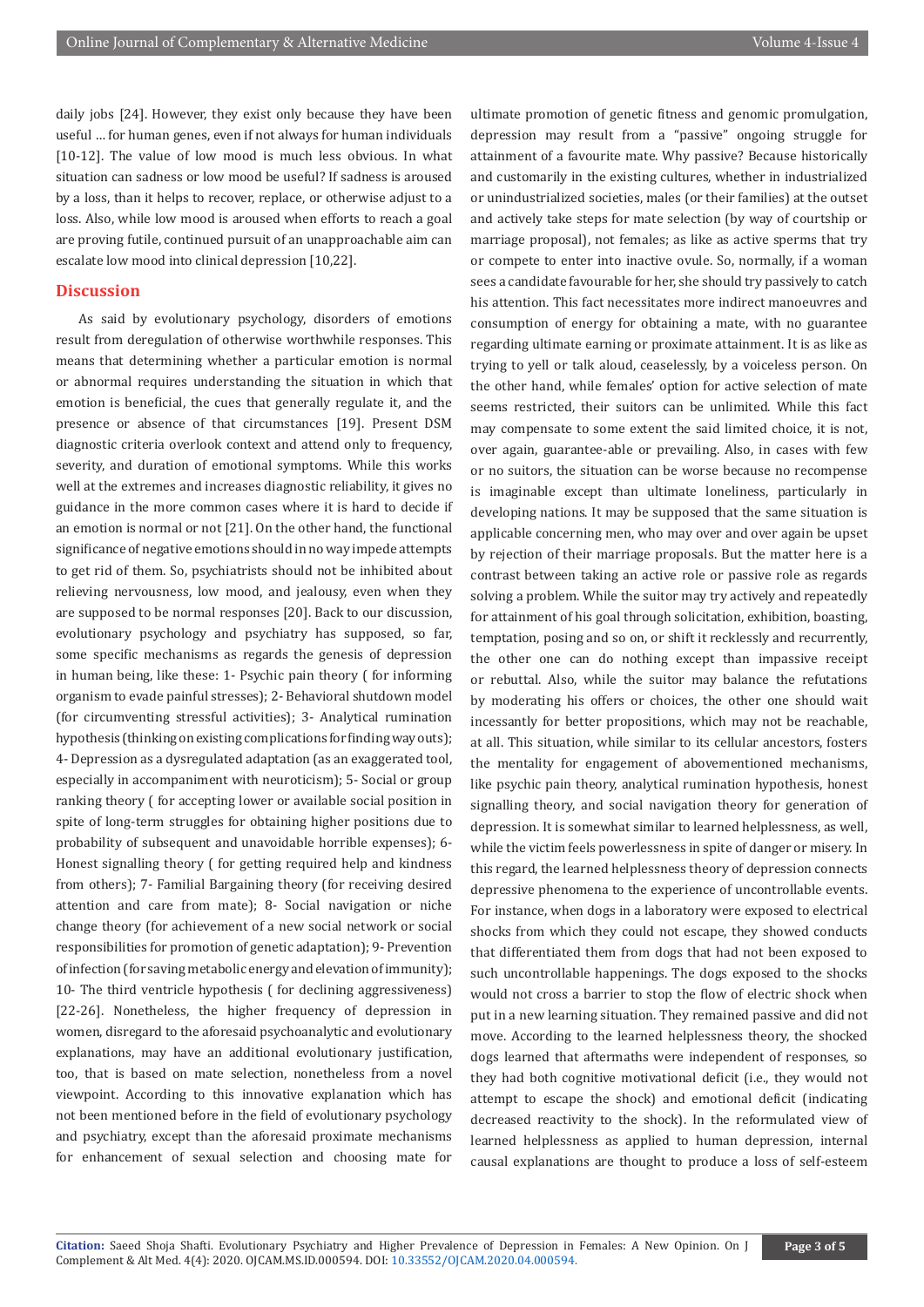after adverse external events. Behaviourists, who subscribe to the theory, stress that improvement of depression is contingent on the patient's learning a sense of control and mastery of the environment [27]. Emotionality of human being is one aspect of behavior that is principally unable to get along with inactivity and passivity, because it may alarm an impending difficulty. When such a problem is regarding sexual selection and picking mate for survival of genetic pools, meaning the ultimate goal of life, then, biologically and evolutionarily, social or interactive inertia may mean nothing except than annihilation of genetic reservoir. While evolution of brain throughout history has been cultural as well as biological, unidirectional activity may deny the first development on behalf of the second progression, and since, according to some scholars, cultural advancement has been historically further than biological evolution [28-31], so an interior mismatch may have taken place between different aspects of mind's evolution. If so, then what could be the resolution? Maybe the solution could be supportive encouragement of more directness and assertiveness in a woman, who consciously or unconsciously feels threat with respect to her ultimate genetic fitness, mate and marriage. While such an inspiration may not be free from some social expenses and depends on set of circumstances, it is applicable regarding the helpseekers who have the guts to do that but are uncertain. Essentially the best consequences of supportive psychotherapy or counselling are with respect to undecided patients who only need a push for falling into a pathway which has been appeared previously in their own minds. Such an assertiveness which may change the public role from an impassive or submissive candidate to a dynamic suitor, or from a pathetic prey to an energetic predator, may resolve suitably the said evolutionary discrepancy or one-sidedness.

Anyway, the evolutionary foundations for psychiatry deliver a valuable framework for understanding behavior, interactions, and passions. Clinicians who comprehend the evolutionary backgrounds and functions of feelings have apparatuses that permit them to better understand ailments of emotions [22]. Therefore, those who apprehend the evolutionary roots of capacities for associations are better able to deal with problematic interactions and the excitements they provoke. Likewise, those who recognize how natural selection has melded extreme prosocial tendencies in humans are better able to comprehend social anxiety and neurosis. Similarly, those who distinguish personality features as social schemes have a basis for understanding personality disorders [23]. Nevertheless, knowing that even negative feelings are beneficial proposes that medications relieving aversive emotions are like treatments that relieve cough or fever by blocking normal intermediating mechanisms [10]. Thus, henceforth, psychotherapists and counsellors may analyze social roles and conflicts that almost invariably involve struggles to get important reproductive resources, and trade-offs among conflicting strategies, roles, and relationships [11].

## **Acknowledgements**

None.

### **Conflict of Interest**

Author declare no conflict of interest.

#### **References**

- 1. Markowitz JC, Milrod B (2017) Mood Disorders: Intrapsychic and Interpersonal Aspects. In: Sadock BJ, Sadock VA, Ruiz P, (eds). Kaplan & Sadock's Comprehensive Textbook of Psychiatry: 4263-4275.
- 2. [Bromet E, Andrade LH, Hwang I, Sampson NA, Alonso J, et al. \(2011\)](https://pubmed.ncbi.nlm.nih.gov/21791035/) [Cross-national epidemiology of DSM-IV major depressive episode. BMC](https://pubmed.ncbi.nlm.nih.gov/21791035/) [Med 9: 90.](https://pubmed.ncbi.nlm.nih.gov/21791035/)
- 3. [Waraich P, Goldner EM, Somers JM, Hsu L \(2004\) Prevalence and](https://pubmed.ncbi.nlm.nih.gov/15065747/) [incidence studies of mood disorders: a systematic review of the](https://pubmed.ncbi.nlm.nih.gov/15065747/) [literature. Can J Psychiatry 49\(2\): 124-138.](https://pubmed.ncbi.nlm.nih.gov/15065747/)
- 4. [Avenevoli S, Swendsen J, He JP, Burstein M, Merikangas KR \(2015\) Major](https://pubmed.ncbi.nlm.nih.gov/25524788/) [depression in the national comorbidity survey-adolescent supplement:](https://pubmed.ncbi.nlm.nih.gov/25524788/) [prevalence, correlates, and treatment. J Am Acad Child Adolesc](https://pubmed.ncbi.nlm.nih.gov/25524788/) [Psychiatry 54\(1\): 37-44.](https://pubmed.ncbi.nlm.nih.gov/25524788/)
- 5. [Rihmer Z, Szádóczky E, Füredi J, Kiss K, Papp ZS \(2001\) Anxiety disorders](https://www.sciencedirect.com/science/article/abs/pii/S0165032701003093) [comorbidity in bipolar I, bipolar II and unipolar major depression:](https://www.sciencedirect.com/science/article/abs/pii/S0165032701003093) [results from a population-based study in Hungary. J Affect Disord 67\(1-](https://www.sciencedirect.com/science/article/abs/pii/S0165032701003093) [3\): 175-179.](https://www.sciencedirect.com/science/article/abs/pii/S0165032701003093)
- 6. [Murphy JM, Gilman SE, Lesage A, Horton NJ, Rasic D, et al. \(2010\) Time](https://pubmed.ncbi.nlm.nih.gov/21172098/) [trends in mortality associated with depression: findings from the](https://pubmed.ncbi.nlm.nih.gov/21172098/) [Stirling County study. Can J Psychiatry 55\(12\): 776-783.](https://pubmed.ncbi.nlm.nih.gov/21172098/)
- 7. [Beach SRH, Kogan SM, Brody GH, Chen YF, Lei MK, et al. \(2008\) Change](https://pubmed.ncbi.nlm.nih.gov/18410211/) [in caregiver depression as a function of the Strong African American](https://pubmed.ncbi.nlm.nih.gov/18410211/) [Families Program. J Fam Psychol 22\(2\): 241-252.](https://pubmed.ncbi.nlm.nih.gov/18410211/)
- 8. Shoja Shafti S (2018) Psychoanalytic Analysis of Psychopathology. Jami Publishing Company, Tehran.
- 9. [Lorenzo-Luaces L, German RE, DeRubeis RJ \(2014\) It's complicated: the](https://pubmed.ncbi.nlm.nih.gov/25595660/) [relation between cognitive change procedures, cognitive change, and](https://pubmed.ncbi.nlm.nih.gov/25595660/) [symptom change in cognitive therapy for depression. Clin Psychol Rev](https://pubmed.ncbi.nlm.nih.gov/25595660/)  $41.3 - 15$
- 10. Nesse RM (2017) Evolutionary Foundations for Psychiatric Research and Practice. In: Sadock BJ, Sadock VA, Ruiz P (Eds). Kaplan & Sadock's Comprehensive Textbook of Psychiatry. (10<sup>th</sup> edn), Wolters Kluwer, USA, pp. 2016-2044.
- 11. Lipton JE, Barash DP (2009) Sociobiology and Psychiatry. In: Sadock BJ, Sadock VA, Ruiz P (Eds). Kaplan & Sadock's Comprehensive Textbook of Psychiatry. (9th edn), Lippincott Williams & Wilkins, UA, pp. 716.
- 12.(2015) Sadock BJ, Sadock VA, Ruiz P (Eds). Sociobiology and Ethology. Kaplan & Sadock's Synopsis of Psychiatry. (11<sup>th</sup> edn), Lippincott Wolters Kluwer, USA, pp. 131-151.
- 13. Alcock J (2001) The Triumph of Sociobiology. Oxford University Press, New York, USA.
- 14. Brüne M (2016) Textbook of Evolutionary Psychiatry: The Origins of Psychopathology. (2nd edn). Oxford University Press, New York, USA.
- 15. [Brüne M, Belsky J, Fabrega H, Feierman HR, Gilbert P, et al. \(2012\) The](https://pubmed.ncbi.nlm.nih.gov/22295011/) [crisis of psychiatry—insights and prospects from evolutionary theory.](https://pubmed.ncbi.nlm.nih.gov/22295011/) [World Psychiatry 11\(1\): 55-57.](https://pubmed.ncbi.nlm.nih.gov/22295011/)
- 16. Crespi B (2014) An evolutionary framework for psychological maladaptation's. Psychological Inquiry 25(3-4): 322–324.
- 17. Del Giudice M, Ellis BJ, Cicchetti D (2014) Evolutionary foundations of developmental psychopathology. Developmental Psychopathology: 1.
- 18. Fried EI, Nesse RM (2015) Depression sum-scores don't add up: why analyzing specific depression symptoms is essential. BMC Medicine 1(1): 72.
- 19. Gilbert P, Bailey KG (2000) Genes on the Couch: Explorations in Evolutionary Psychotherapy. Taylor & Francis, USA.